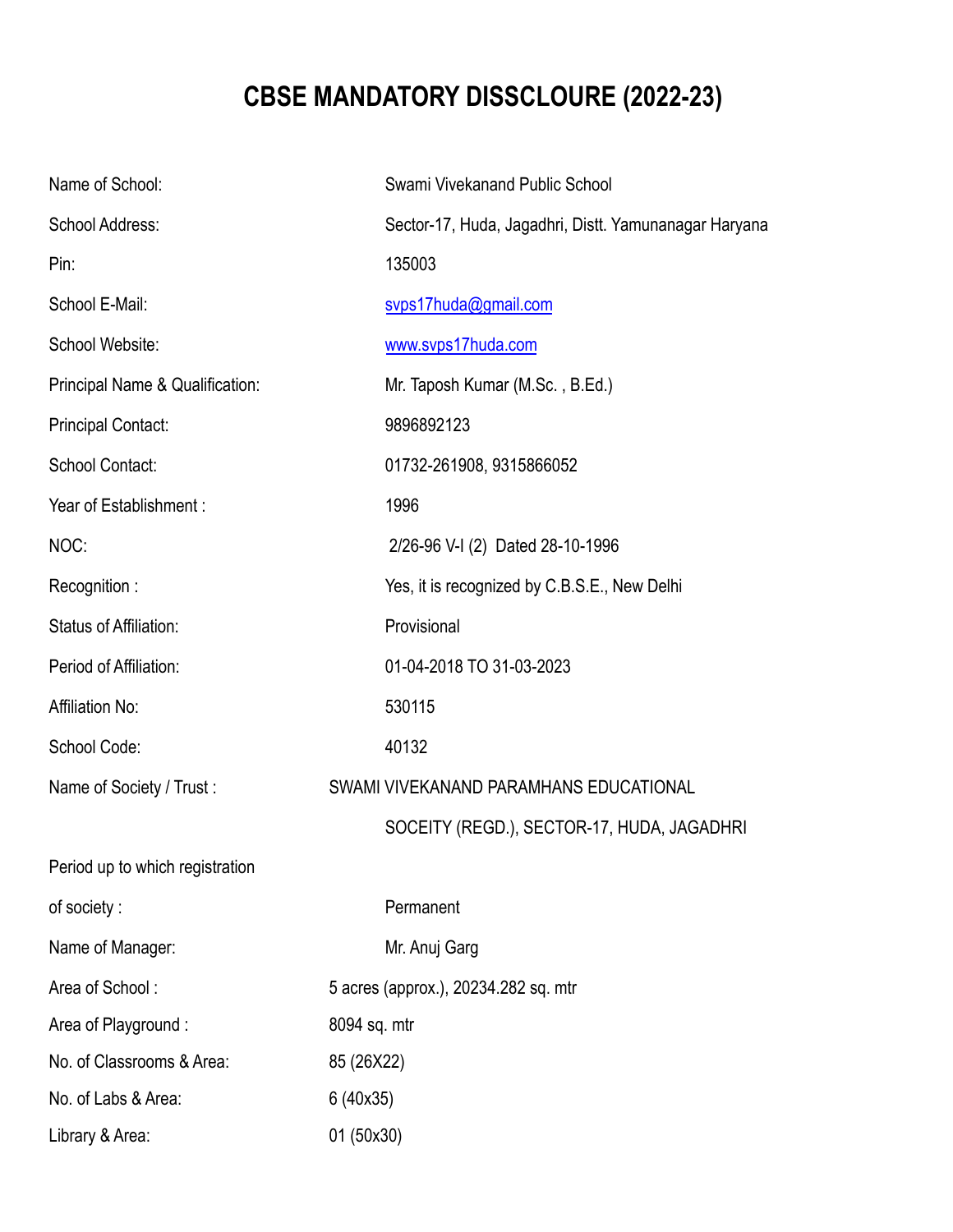| Other facilities :            | Indoor games, Skating Rink, Outdoor games, Seminar Room Dance Room, |  |
|-------------------------------|---------------------------------------------------------------------|--|
|                               | Counselling, Music Room, Medical Check-Up Room.                     |  |
| Internet Facility:            | Yes                                                                 |  |
| No. of Boys Toilet:           | 20                                                                  |  |
| No. of Girls Toilet:          | 20                                                                  |  |
| <b>Transport Facility:</b>    | <b>Own Buses</b>                                                    |  |
|                               |                                                                     |  |
| Total No. of Teachers:        | 117                                                                 |  |
| <b>PGT</b>                    | 18                                                                  |  |
| <b>TGT</b>                    | 50                                                                  |  |
| <b>PRT</b>                    | 45                                                                  |  |
| PTI                           | 03                                                                  |  |
| <b>PET</b>                    | 01                                                                  |  |
|                               |                                                                     |  |
| <b>Teacher Section Ratio:</b> | 1.46                                                                |  |
| Name of Special Educator:     | N/A                                                                 |  |
| Name of Counsellor Teacher:   | Mr. Virender                                                        |  |
| Name of Wellnes Teacher:      | Dr. Anshu Bharti                                                    |  |

## Result Class X

| Sr             | Year          | No. Appeared | No. Passed | Pass       |
|----------------|---------------|--------------|------------|------------|
| ٠              |               | Candidate    | Candidate  | Percentage |
| 1              | 2018-201<br>9 | 210          | 210        | 100%       |
| $\overline{2}$ | 2019-202<br>0 | 215          | 215        | 100%       |
| 3              | 2020-202<br>1 | 212          | 212        | 100%       |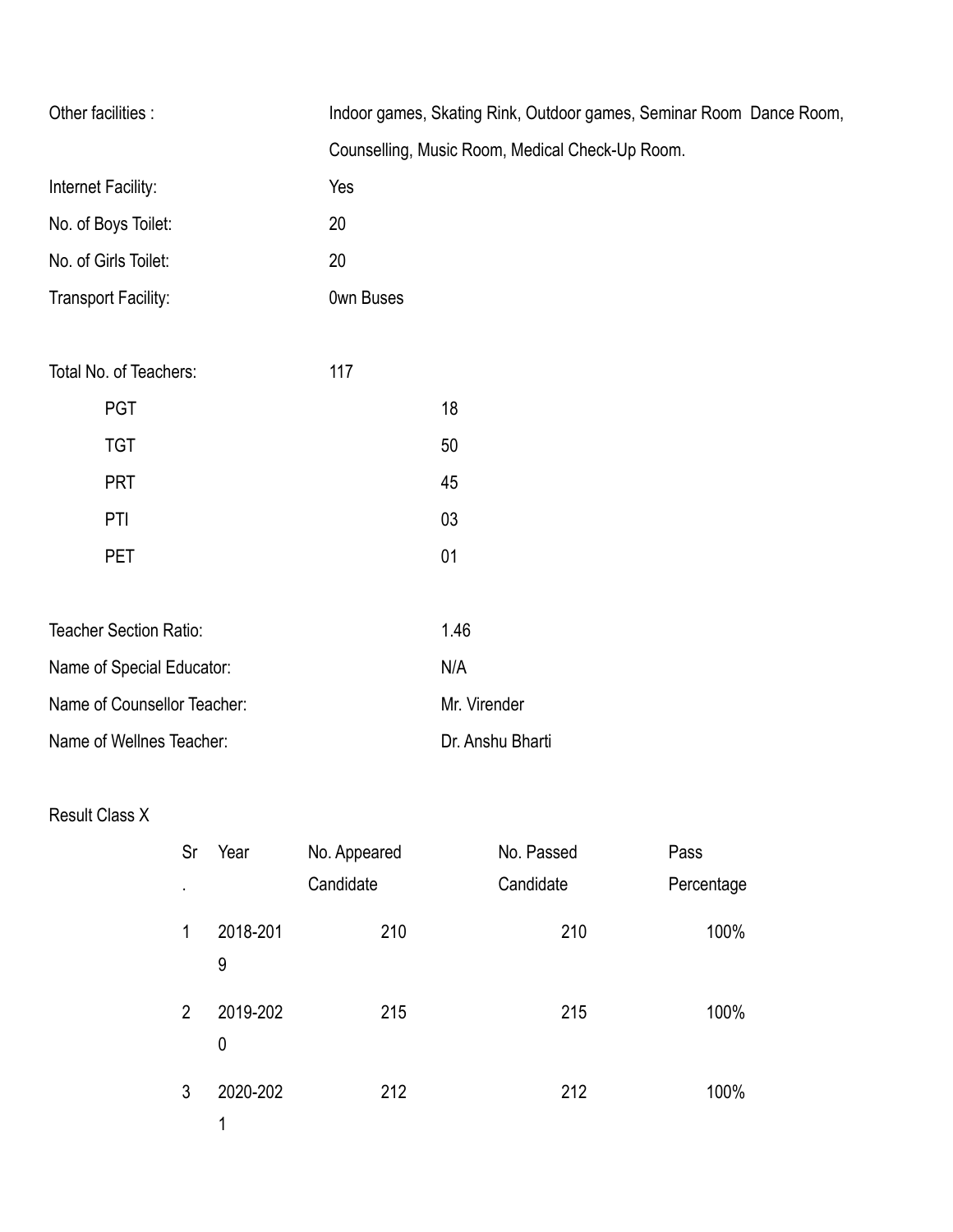## Result Class XII

| Sr             | Year          | No. Appeared | No. Passed | Pass       |
|----------------|---------------|--------------|------------|------------|
| $\blacksquare$ |               | Candidate    | Candidate  | Percentage |
| 1              | 2018-201<br>9 | 212          | 212        | 100%       |
| $\overline{2}$ | 2019-202<br>0 | 179          | 179        | 100%       |
| 3              | 2020-202<br>1 | 216          | 216        | 100%       |

Detail of Fee Structure (2022-23):

| S                   | Clas | Composite fee |
|---------------------|------|---------------|
| r                   | S    |               |
| 1                   | I    | 3200          |
| $\overline{2}$      | II   | 3200          |
| 3                   | Ⅲ    | 3200          |
| 4                   | IV   | 3200          |
| 5                   | V    | 3200          |
| 6                   | VI   | 3200          |
| 7                   | VII  | 3200          |
| 8                   | VIII | 3200          |
| 9                   | IΧ   | 3200          |
| 1<br>$\overline{0}$ | Χ    | 3200          |